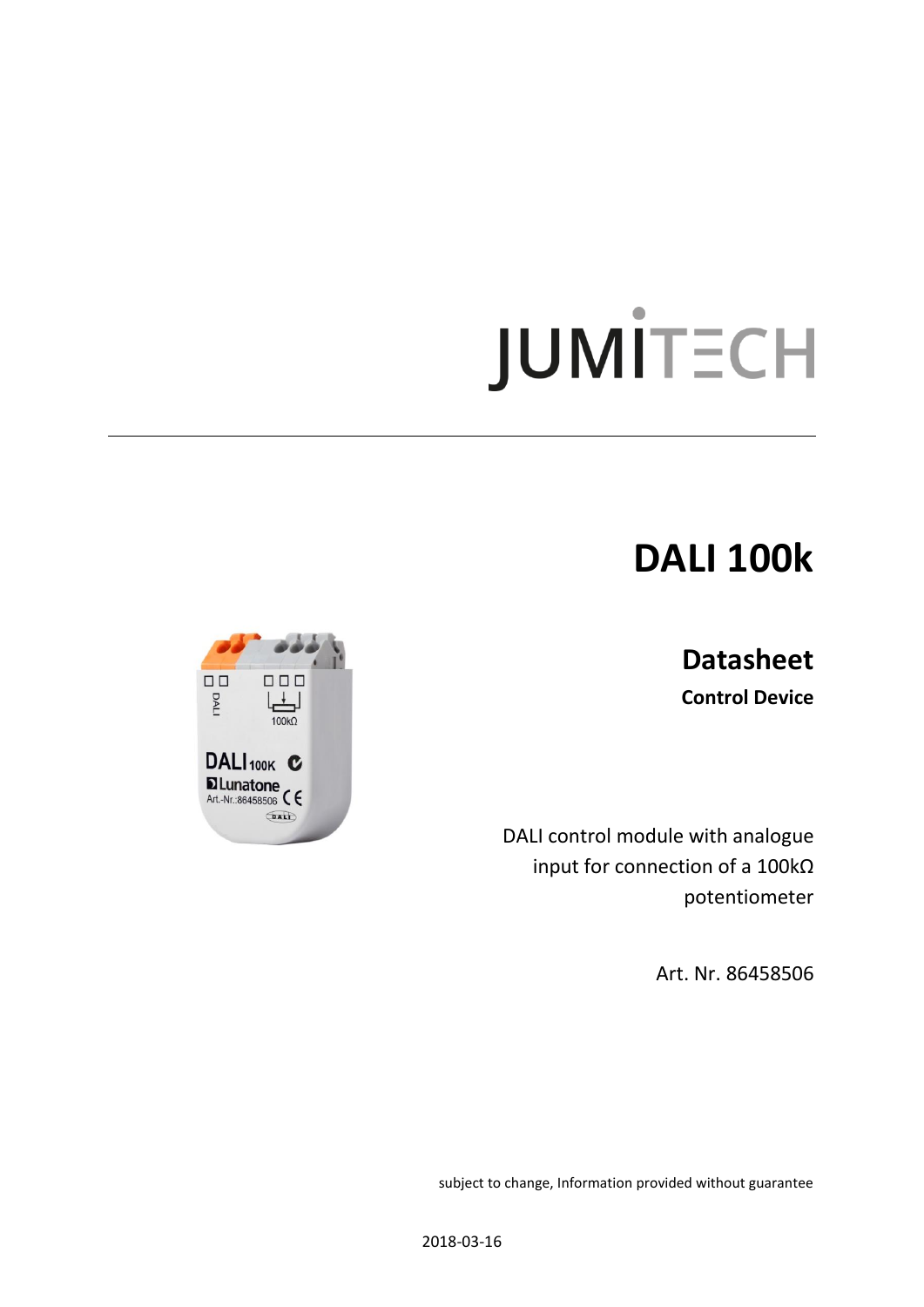## **JUMITECH**

## **DALI 100k** Control Device

#### Overview

- Compact DALI control module with analog input for connection of a 100kΩ potentiometer
- The input signal is directly converted in a DALI direct arc power level.
- The conversion can start either periodically or triggered.
- An input voltage change (>2%) is used as trigger event.
- $\bullet$  Individual addresses, group addresses or broadcast can be set as destination address
- Configuration with the help of the DALI-Cockpit software and a DALI-USB Interface
- Multiple DALI 100k modules can be used on the same DALI line
- The module can be installed in the conduit box behind the potentiometer.
- The DALI 100k is supplied directly via the DALI signal line.

#### Specification, Characteristics

| type                               | <b>DALI 100k</b>                  |
|------------------------------------|-----------------------------------|
| article number                     | 86459506                          |
| supply                             | via DALI signal line              |
| typ. current<br>consumption        | $<$ 3 mA                          |
| input                              | $100$ kΩ Potentiometer            |
| output                             | DALI                              |
| storing temperature                | $-20^{\circ}$ C  +75°C            |
| operational ambient<br>temperature | $-20^{\circ}$ C  +75 $^{\circ}$ C |
| protection class                   | IP20                              |
| connecting wire cross<br>section   | $0.5 - 1.5$ mm <sup>2</sup>       |
| wiring length to<br>potentiometer  | 50 cm                             |
| geometry                           | 40mm x 28mm x 15mm                |



geometry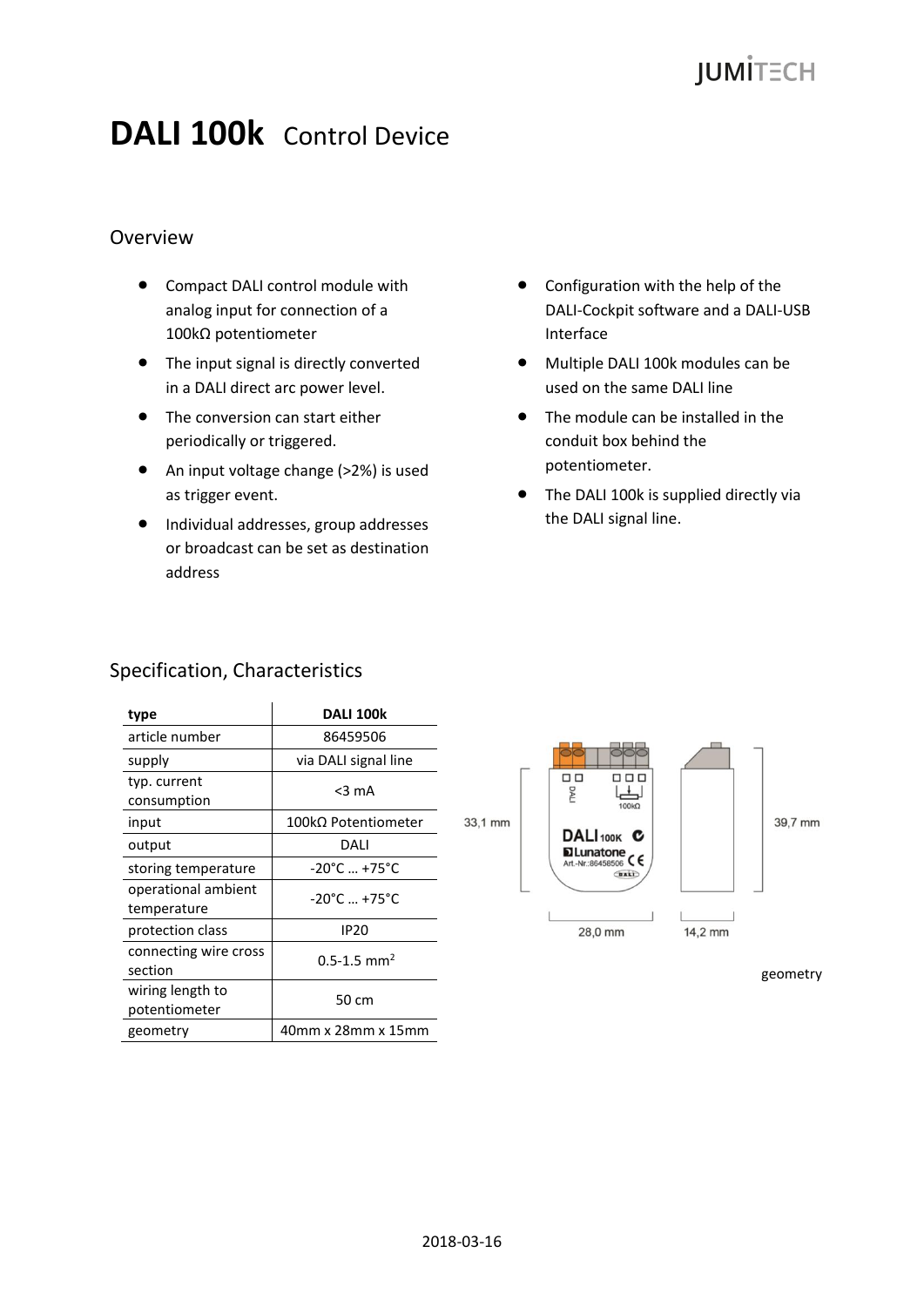## **IUMITECH**



#### Installation

The DALI 100k is supplied directly via the DALI signal line (typical current consumption <3mA). DALI power supply units like the DALI PS have the capability to supply control gear as well as control devices. The connection to the DALI-line is polarity free and protected against overvoltage of up to 270Vac.

The DALI 100k module can easily installed in recessed conduit boxes.

#### Function, Factory Settings, Addressing and Configuration

The DALI 100k modules measures the analogue input value and converts it to a digital DALI dim level, which can be sent to a destination address as direct arc power level. A typical structure of an installation is shown above. For simple applications the factory setting is sufficient and the device can be used immediately after being connected:

- Destination address: broadcast
- Input value 0%-100% is converted to DALI range 0-254
- Transmission of a new direct arc power level after input signal change

 A fadetime of 0.7s is set before a direct arc power level is sent

If the factory settings should do not cover all requirements, it is possible to adjust all settings using the DALI USB interface and the software "DALI-Cockpit". The DALI-Cockpit is a free configuration tool for DALI systems. It enables the communication with devices in the DALI circuit (standard DALI) as well as addressing and configuration of the DALI 100k<sup>1</sup>. The DALI-Cockpit and DALI-USB Interface are only required for configuration and can be removed after setup (see typical installation drawing).

During the addressing process the module is going to be registered and listed (random addressing). In addition several adjustments can be made:

#### *Transmission Behaviour*

The transmission behaviour can be adapted towards ensured turning off. An offset value for the input value range can be defined below which the DALI value 0 will be displayed. Possible values for this threshold are 0% (default) 1%, 5% and 10% of the input value range.

1

<sup>1</sup> besides the DALI 100k all other Lunatone DALI components are supported.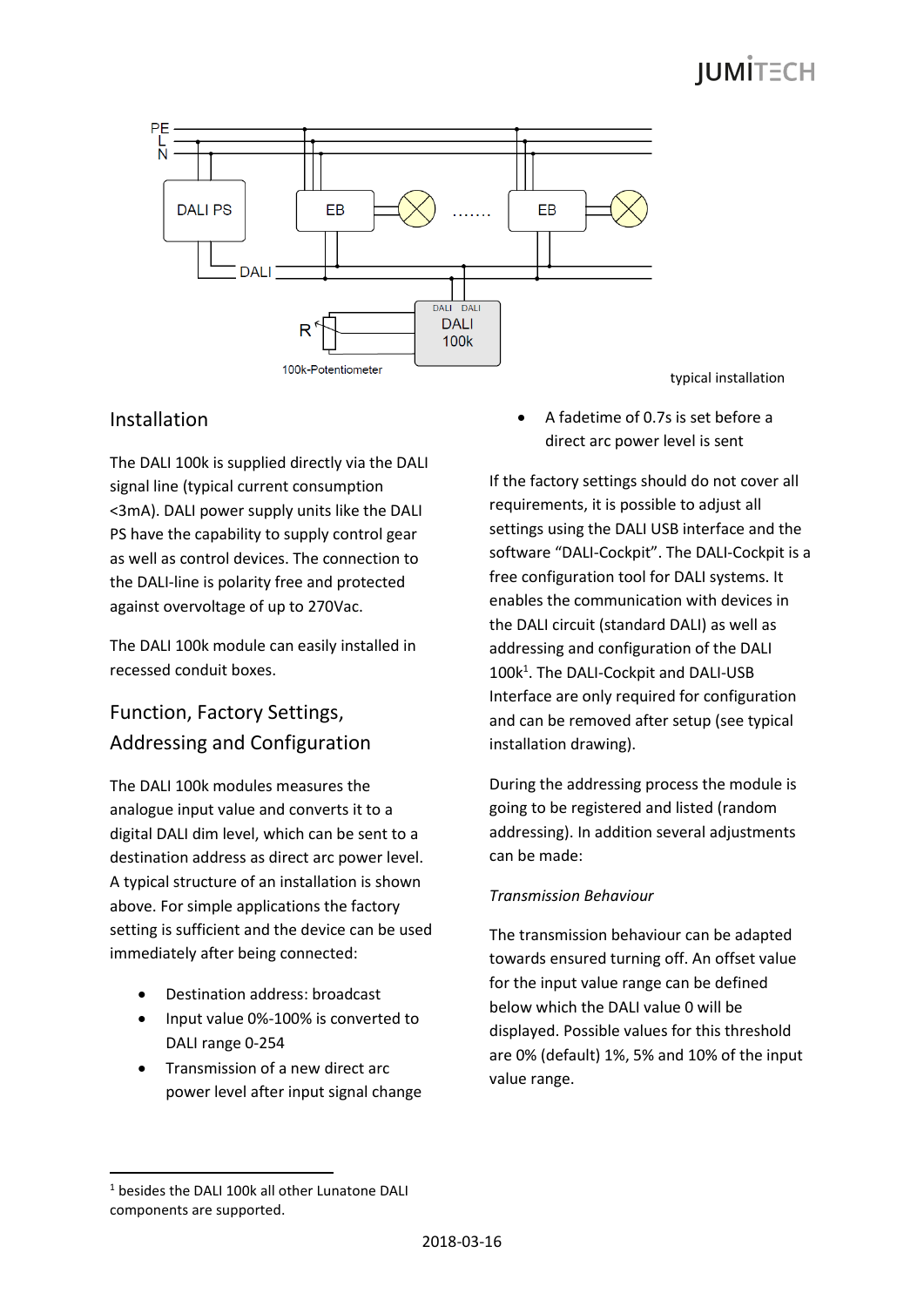

#### *Transmission of a new value*

The conversion can be periodic or released by a trigger. The change of the input signal of 2% can be used as such a trigger. For periodic repeated conversions different time frames are possible: (0.7s, 1s, 1.4s, 2s, 2.8s, 4s, 5.7s, 10s, 30s, 1m, 2m, 5m, 10m, 30m, 60m).

#### *Fading*

The sending the fadetime 0,7sec before a dim value change can be deactivated. To ensure a homogeneous brightness scale fading is necessary. With the deactivation it is up to the user how and with which devices the dimming is being performed. (for example: Fast Fadings with DT6 devices with a fast fade time of 400ms)

#### *Target Addresses*

Also the target addresses, which should receive dim values, can be configured. Up to 4 destinations can be defined, single device addresses, groups as well as broadcast can be chosen.

#### Modes of Operation

The DALI 100k offers 3 operating modes.

#### **Master Mode (Default)**

In this operating mode the device works as DALI control device sending DALI commands to DALI ballasts. In combination with a central system controller the direct master mode

might not be suitable and should be changed to one of the other operating modes.

#### **Event Message Mode**

If a dimming value has to be transmitted, this mode enables the device to send a signal to a specific target address (to itself or any other master), all in the scope of the proprietary protocol extension.

In this operating mode the device does not directly control DALI-loads, but is active at the DALI signal line.

#### **Slave Mode**

The salve mode is a passive operating mode. The DALI 100k is not automatically active, it only replies on request. The information retrieval of analogue values can be done with special commands, provided within the scope of the proprietary protocol extension. It is also possible to give the DALI 100k a standard DALI-address and retrieve the information via query scene level 3.

The operating mode can be selected with the DALI-Cockpit software.